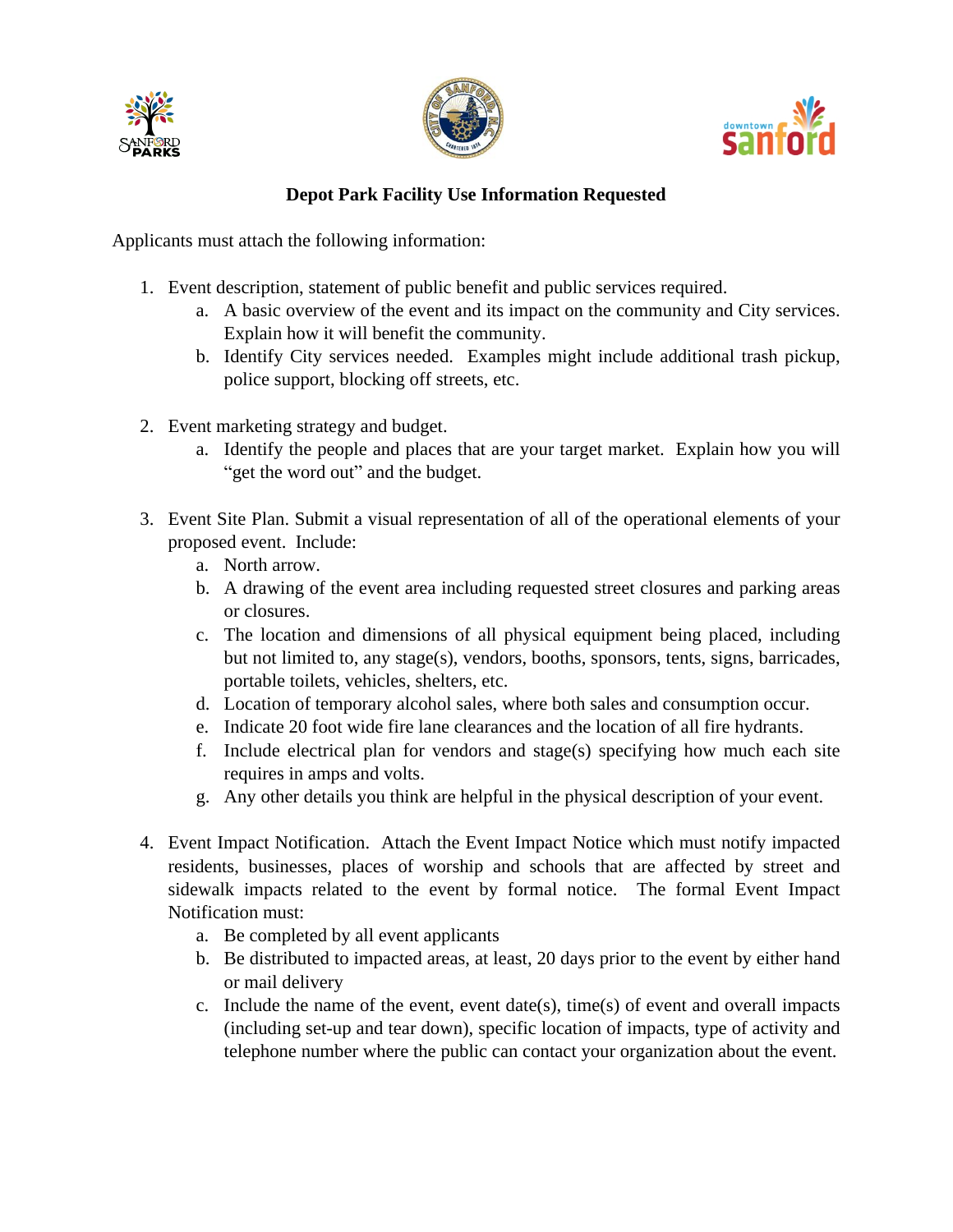- 5. Insurance:
	- a. The event organizer must furnish a current Certificate of General Liability Insurance which names the City of Sanford as a co-insured on the policy. Insurance requirements are as follows:
		- i. Commercial General Liability: Per occurrence \$1,000,000
		- ii. Personal & Advertising Injury \$1,000,000
		- iii. Products/Completed Ops. \$1,000,000
		- iv. General Aggregate \$1,000,000
	- b. In addition to these minimum requirements certain events may require additional coverage, based upon the type of event. Examples of additional coverage could include Automobile Liability, Workers Compensation and Liquor Liability. Additional requirements will be conveyed to the event organizers.
- 6. Submit Information regarding the hiring of off duty City of Sanford Police Officers. Applicants must contact the City of Sanford Police Department at 919-777-1051. The number of officers hired and the rate of pay will be determined by the City of Sanford Police Department.

| <b>Attendance Range</b> | <b>Portable Toilet Required</b><br>for ABC Event | <b>Portable Toilet Required</b><br>for Non ABC Event |
|-------------------------|--------------------------------------------------|------------------------------------------------------|
| $0 - 500$               |                                                  |                                                      |
| 500-1000                |                                                  |                                                      |
| 1000-2000               |                                                  |                                                      |
| 2000-5000               |                                                  |                                                      |

7. Number of Portable Toilets required.

- 8. Describe how the noise ordinance will not be violated.
- 9. Submit contract for power to the stage with:
	- [ ] \_\_\_\_\_\_\_\_\_\_\_\_\_\_\_\_\_\_\_\_\_\_\_\_\_\_\_\_\_\_\_\_\_\_\_\_\_\_\_\_\_\_\_\_\_\_\_\_\_\_\_\_\_\_\_\_\_\_\_\_\_\_\_
	- [ ] Bill Freeman Freeman Productions: 919-770-4899, dibfree.com@gmail.com
	- [ ] Dan Fowler FAT Productions: 919-774-7737, [fatprod@msn.com](mailto:fatprod@msn.com)
- 10. Handicap Parking. Submit written approval of handicap parking from Railroad House Historical Society.